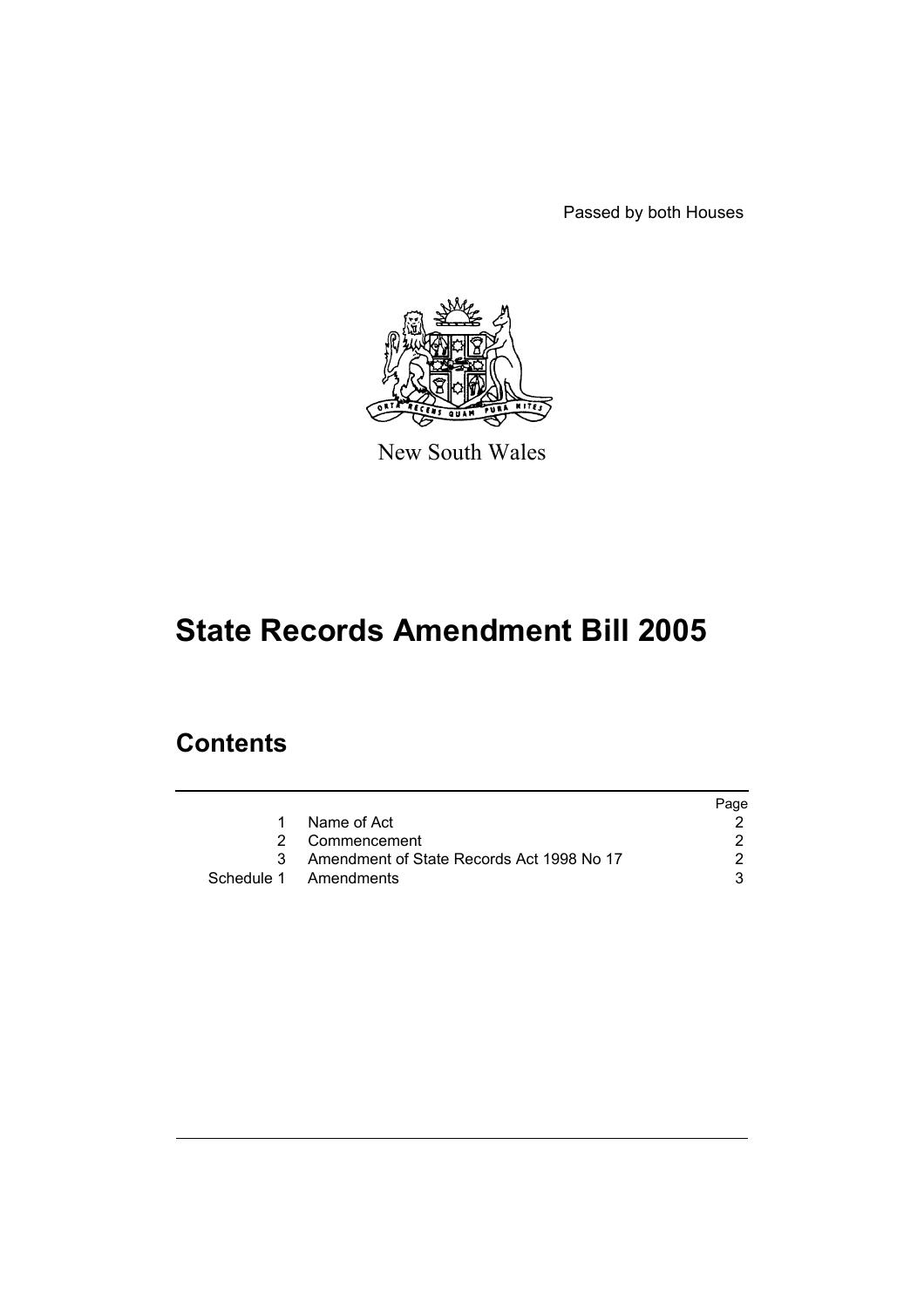*I certify that this PUBLIC BILL, which originated in the LEGISLATIVE ASSEMBLY, has finally passed the LEGISLATIVE COUNCIL and the LEGISLATIVE ASSEMBLY of NEW SOUTH WALES.*

> *Clerk of the Legislative Assembly. Legislative Assembly, Sydney, , 2005*



New South Wales

# **State Records Amendment Bill 2005**

Act No , 2005

An Act to amend the *State Records Act 1998* to make further provision in relation to public access to State records, normal administrative practice, prosecutions and other matters; and for other purposes.

*I have examined this Bill, and find it to correspond in all respects with the Bill as finally passed by both Houses.*

*Chairman of Committees of the Legislative Assembly.*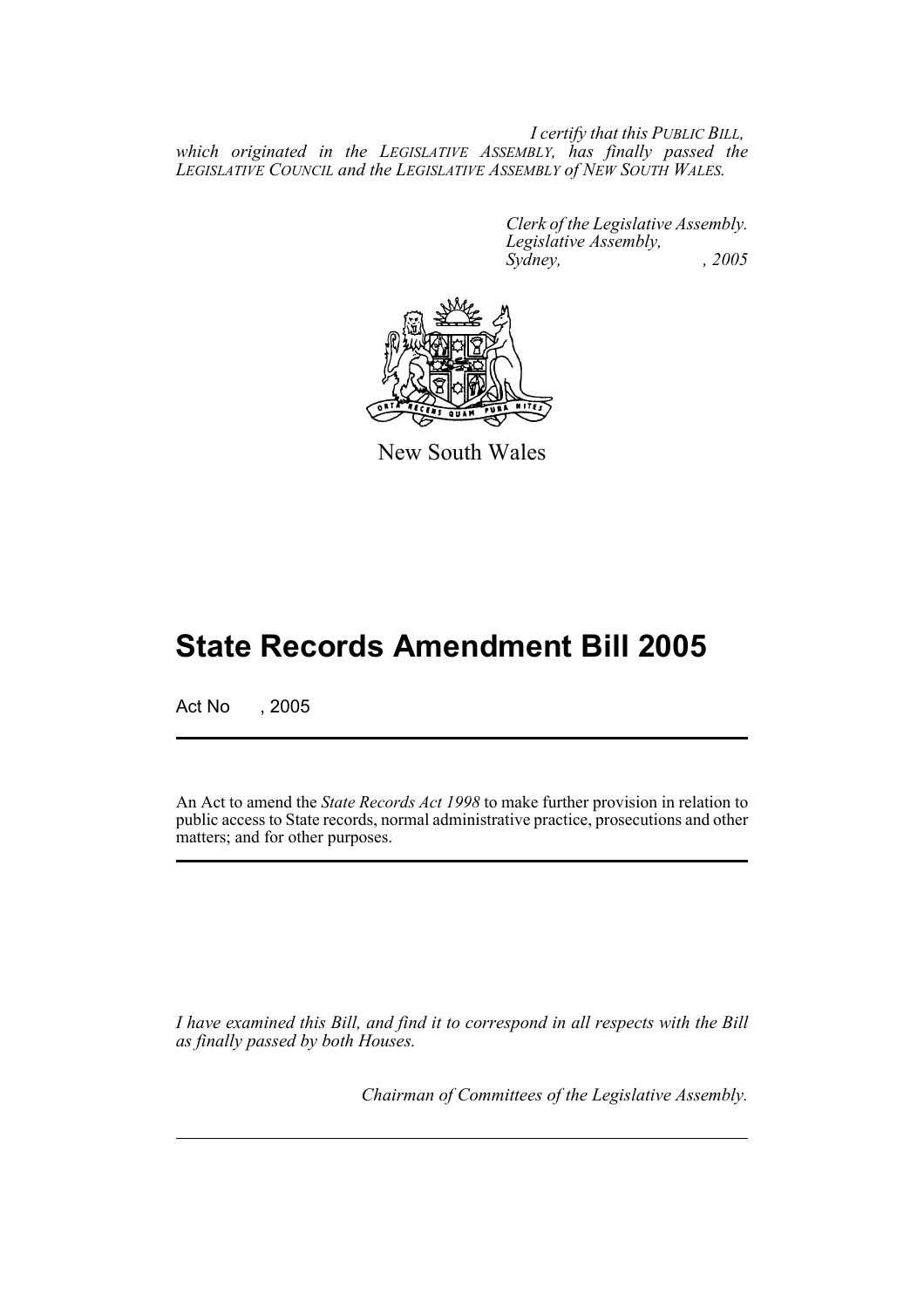## **The Legislature of New South Wales enacts:**

## **1 Name of Act**

This Act is the *State Records Amendment Act 2005*.

## **2 Commencement**

This Act commences on a day or days to be appointed by proclamation.

## **3 Amendment of State Records Act 1998 No 17**

The *State Records Act 1998* is amended as set out in Schedule 1.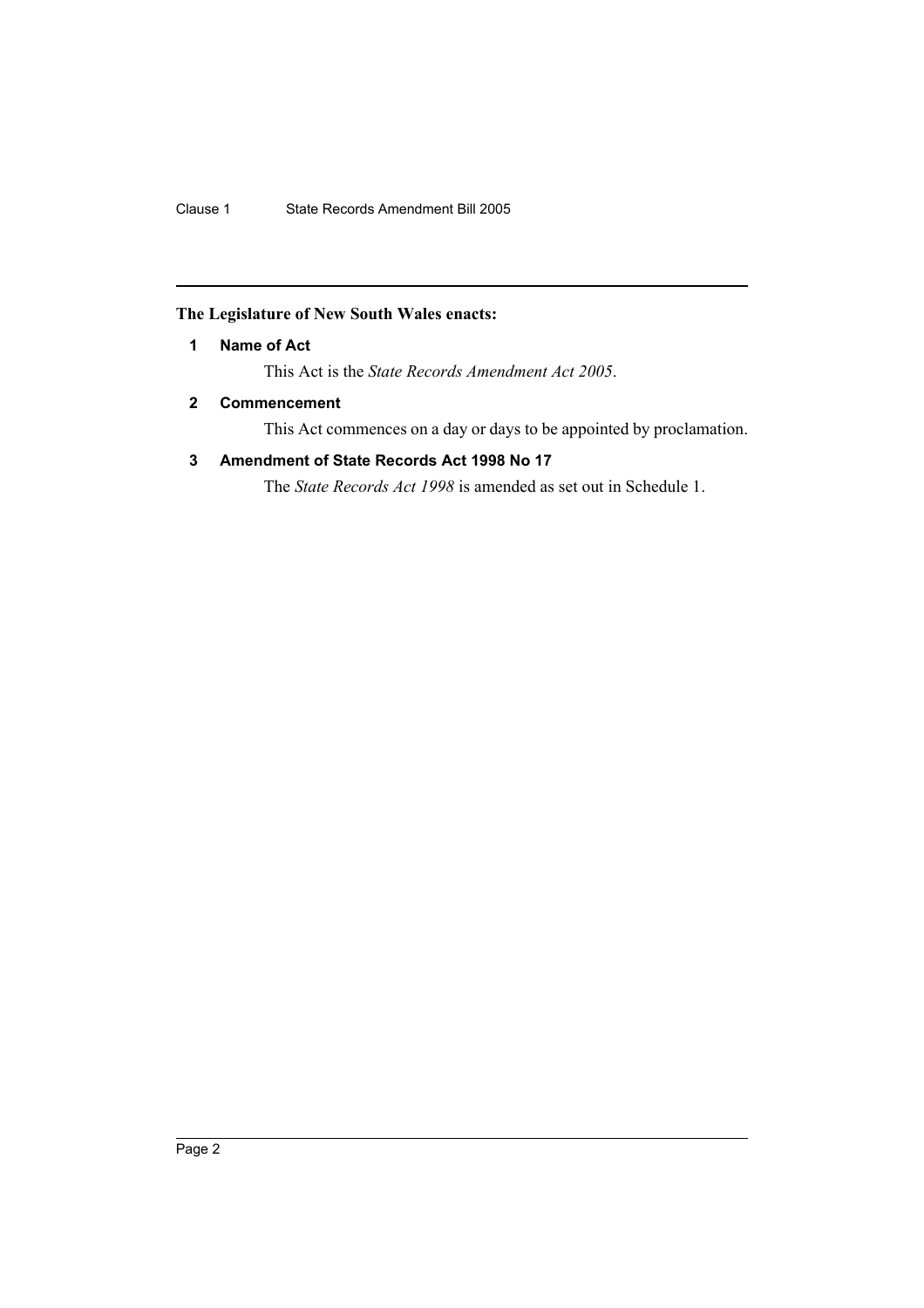Amendments **Schedule 1** and the set of the set of the set of the set of the set of the set of the set of the set of the set of the set of the set of the set of the set of the set of the set of the set of the set of the set

# **Schedule 1 Amendments**

(Section 3)

**[1] Sections 3 (1), definition of "Director" and 68 and Schedule 2, clause 10 (1)**

Omit "Part 2 of the *Public Sector Management Act 1988*" wherever occurring.

Insert instead "Chapter 2 of the *Public Sector Employment and Management Act 2002*".

#### **[2] Section 3 Definitions**

Insert "(a *prescribed State collecting institution*)" after "institution" in paragraph (j) of the definition of *State collecting institution* in section 3 (1).

#### **[3] Section 5 Application of Act to State collecting institutions**

Insert "(other than a prescribed State collecting institution)" after "institution" where firstly occurring in section 5 (2).

#### **[4] Section 19 Records storage facilities and other services**

Insert at the end of section 19 $(3)$  $(c)$ :

, and

(d) can be provided within and outside the State, including outside Australia.

#### **[5] Section 22 Normal administrative practice**

Omit "Schedule 1 contains guidelines on some aspects of" from section 22 (3).

Insert instead "The regulations may prescribe guidelines on what constitutes".

#### **[6] Section 50 Open access period for records**

Insert at the end of the note to the section:

There is a presumption that a State record in the open access period should be open to public access but the public office responsible for the record can close the record to public access by giving a closed to public access direction (a CPA direction).

#### **[7] Section 51 Access direction must be given for records in the open access period**

Insert after section 51 (1):

(1A) There is a presumption that State records in the open access period should be open to public access under this Act.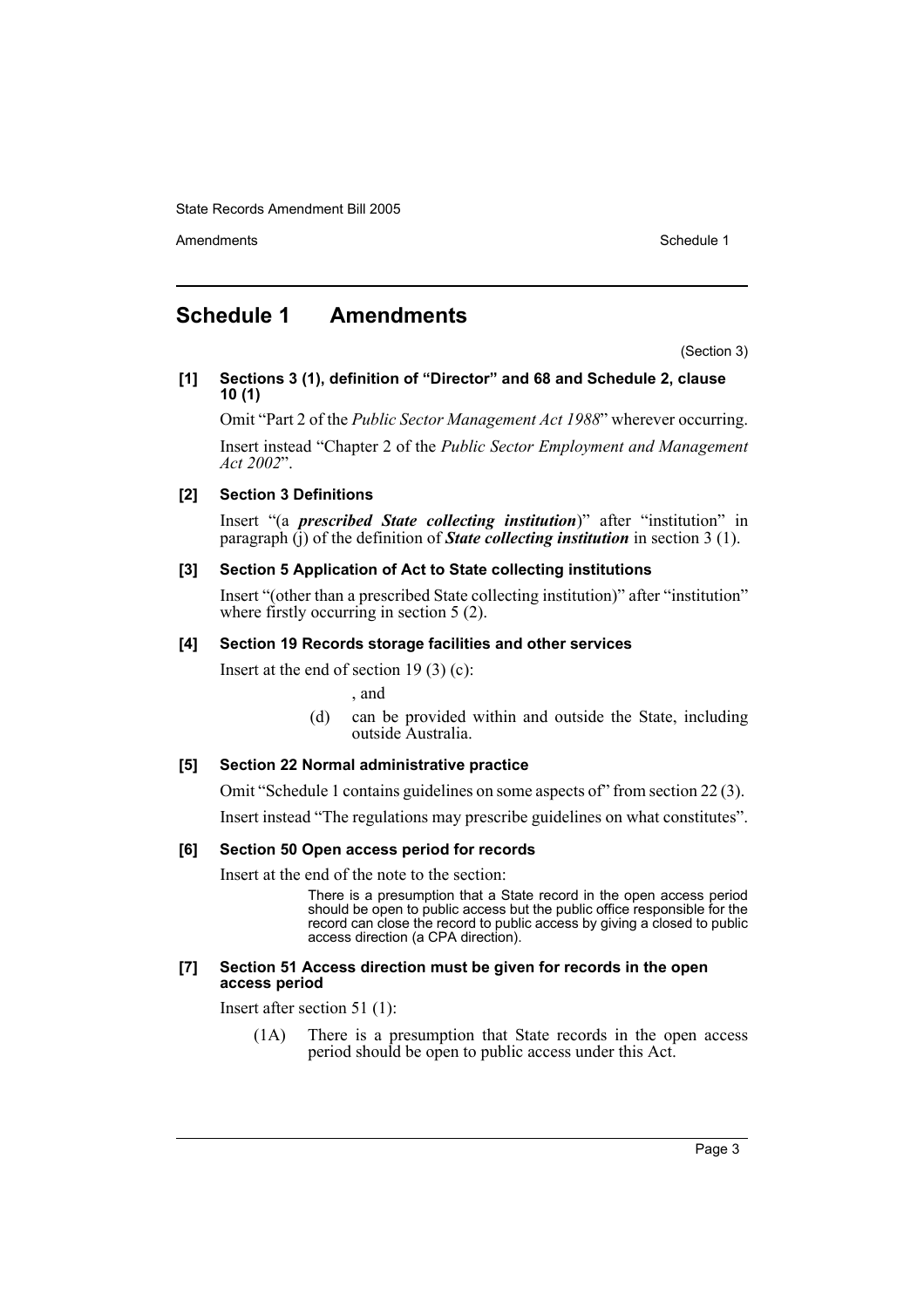Schedule 1 Amendments

## **[8] Section 52 Deciding whether to open or close records to public access**

Insert before section 52 (1):

(1A) When making an assessment as to whether records should be open or closed to public access under this Act, a public office must have regard to the presumption that State records in the open access period should be open to public access under this Act.

#### **[9] Section 54 Application to open records to public access**

Omit "1 month" from section 54 (3). Insert instead "14 days".

# **[10] Section 55 Procedures for giving and revoking access directions**

Omit "or" from section 55 (4) (a).

#### **[11] Section 55 (4) (c)**

Insert after section 55 (4) (b):

(c) in compliance with a direction of the responsible Minister under section 55A (3) (b).

#### **[12] Section 55 (6)**

Insert after section 55 (5):

- (6) A public office that gives a CPA direction for a State record must give its reasons for giving the direction:
	- (a) to the Authority, if the Authority has requested that the public office give those reasons, and
	- (b) to any person who has had an application for an OPA direction for the record under section 54 refused by the giving of the CPA direction and who has requested that the public office give those reasons.

#### **[13] Section 55A**

Insert after section 55:

#### **55A Review of access directions by responsible Minister**

- (1) The Authority may request the public office responsible for a State record that is the subject of an access direction to have the direction reviewed by the Minister responsible for the public office (*the responsible Minister*).
- (2) Such a review is to be finalised within 3 months after the request is made by the Authority and may be carried out in consultation with the Authority.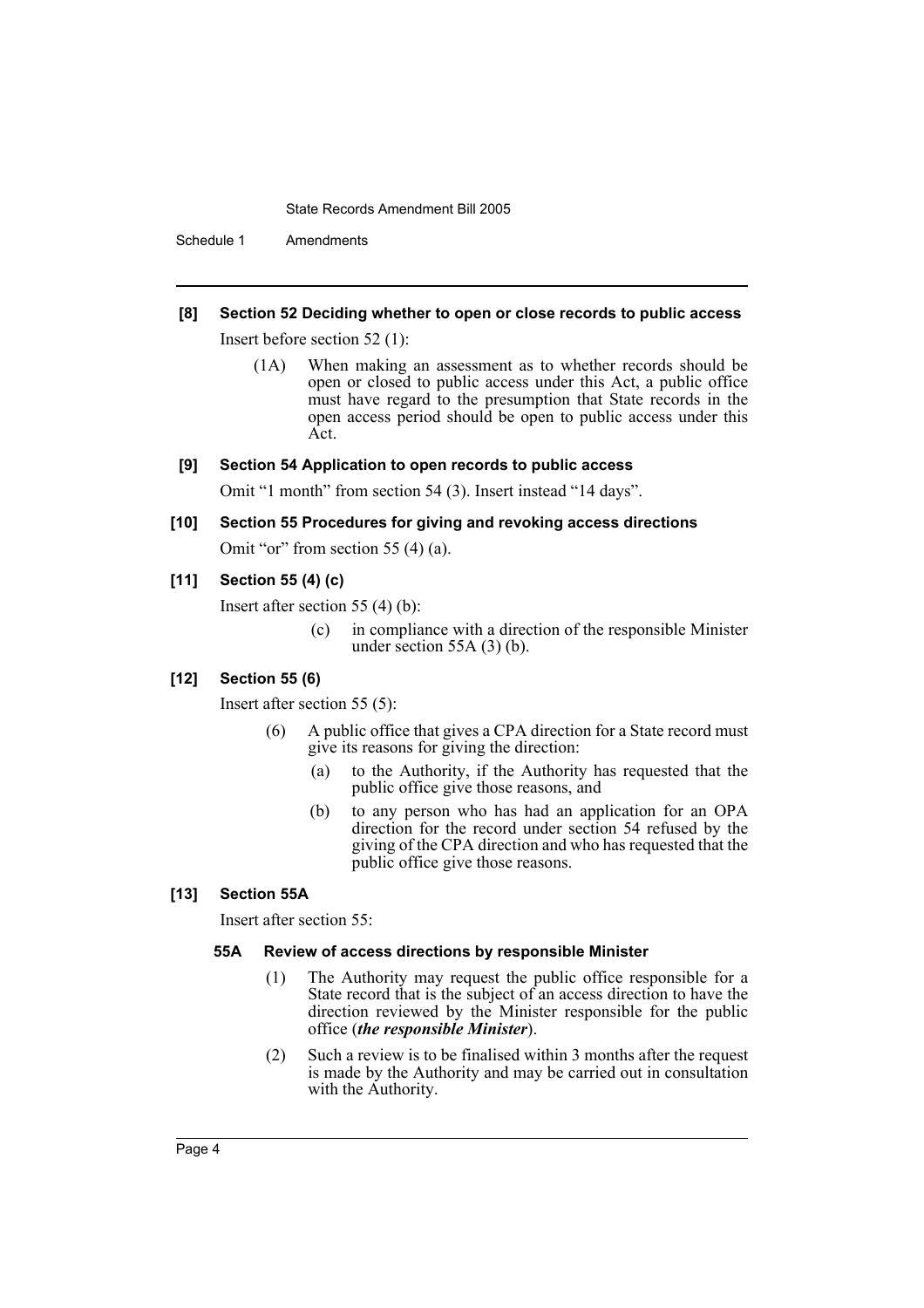Amendments **Schedule 1** and the set of the set of the set of the set of the set of the set of the set of the set of the set of the set of the set of the set of the set of the set of the set of the set of the set of the set

- (3) The responsible Minister finalises the review by:
	- (a) confirming the access direction, or
	- (b) directing the public office to revoke the access direction and replace it with another access direction specified in the direction.

**Note.** For example, the responsible Minister's direction could require that a CPA direction be replaced with an OPA direction, or with another CPA direction of a different duration.

(4) A public office must comply with a direction of the responsible Minister within 14 days. An access direction given in compliance with such a direction cannot be revoked except with the permission of the responsible Minister or the Authority. **Note.** OPA directions remain in force until revoked. CPA directions

remain in force for the period specified in the direction unless revoked or renewed sooner. The prohibition on revocation in subsection (4) does not prevent a CPA direction being renewed, or being given again after it has lapsed.

(5) If the review is not finalised within 3 months after the review was requested, or the responsible public office does not comply with a direction of the responsible Minister within 14 days after it is given, the access direction under review is revoked (with the result that there is no access direction for the records concerned). An access direction of the same kind as the revoked access direction cannot be given again for the records concerned without the permission of the Authority.

**Note.** The 2 *kinds* of access direction are an OPA direction and a CPA direction.

#### **[14] Section 57 Public office may authorise earlier public access**

Omit "authorising the Authority to make the record available for public access" from section 57 (1).

Insert instead "authorising early public access to the record under this Act and notifying the Authority that it has authorised that access".

#### **[15] Section 57 (2A)**

Insert after section 57 (2):

(2A) In assessing whether to authorise early public access to State records under this Act, a public office is to apply the principles established by section 52 for an assessment under that section. The power conferred by subsection (1) is exercisable at the absolute discretion of the public office concerned and this subsection does not limit the exercise of that discretion.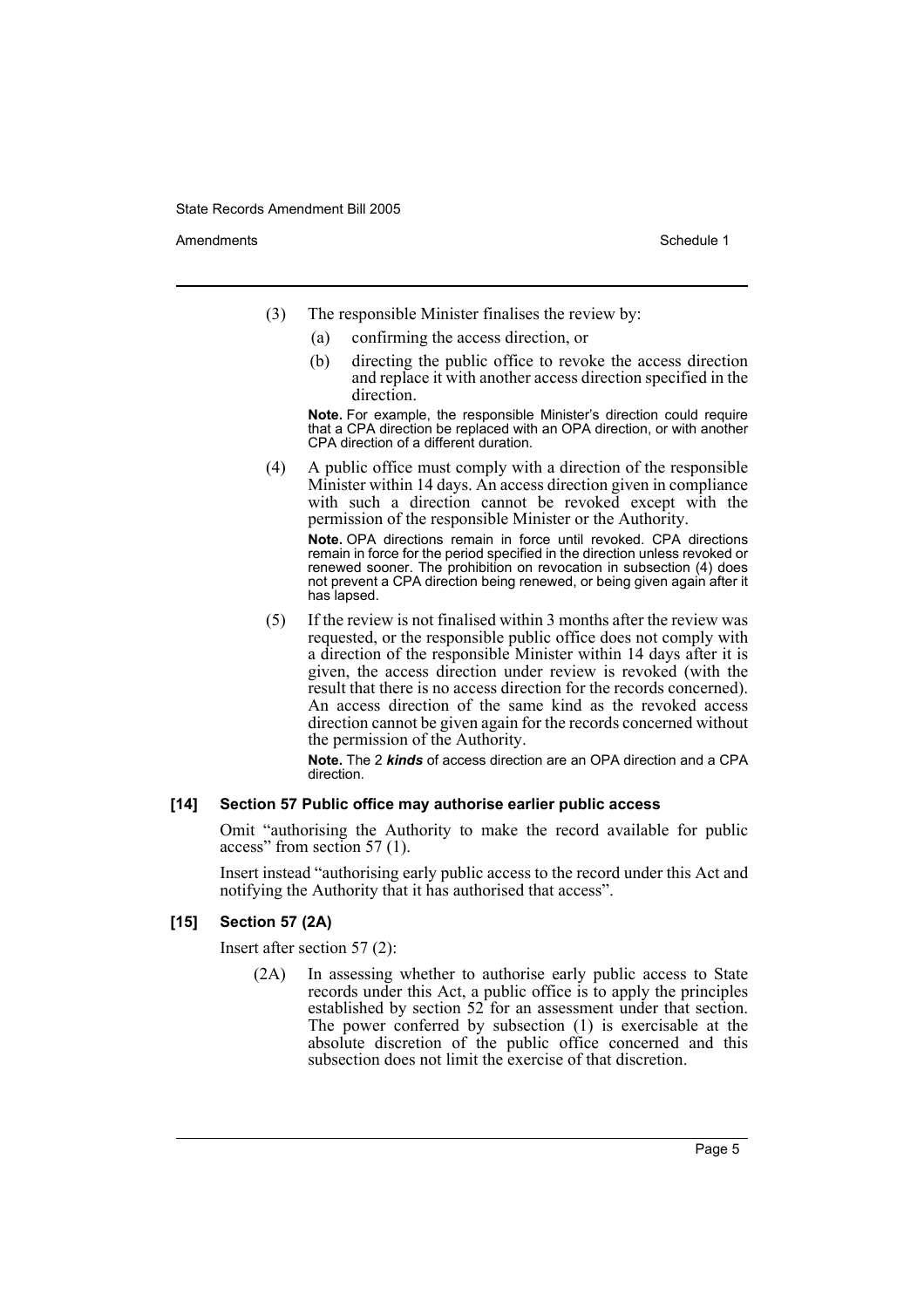Schedule 1 Amendments

## **[16] Section 63 Establishment of the Authority**

Omit "and the use of that name" from section 63 (3).

Insert instead "or State Records NSW and the use of either of those names".

#### **[17] Section 69 Establishment of Board**

Omit "*Public Sector Management Act 1988*" wherever occurring from section 69 (2) (b) and (4).

Insert instead "*Public Sector Employment and Management Act 2002*".

#### **[18] Section 69 (4) (b)**

Insert "to which Part 6.4 of that Act applies" after "authorities".

## **[19] Section 78 Proceedings for offences**

Omit "constituted by a Magistrate sitting alone".

## **[20] Section 78 (2)**

Insert at the end of section 78:

(2) Despite anything in the *Criminal Procedure Act 1986*, proceedings for an offence against section 21 may be commenced not later than 2 years from when the offence was alleged to have been committed.

**Note.** Section 179 of the *Criminal Procedure Act 1986* has the effect that proceedings for an offence against a section of this Act other than section 21, or for an offence against the regulations, may be commenced not later than 6 months from when the offence was alleged to have been committed.

#### **[21] Schedule 1 Guidelines on some aspects of normal administrative practice**

Omit the Schedule.

#### **[22] Schedule 2 Provisions relating to constitution and procedure of the Board**

Omit "Part 8 of the *Public Sector Management Act 1988*" from clause 5 (1) (d).

Insert instead "Chapter 5 of the *Public Sector Employment and Management Act 2002*".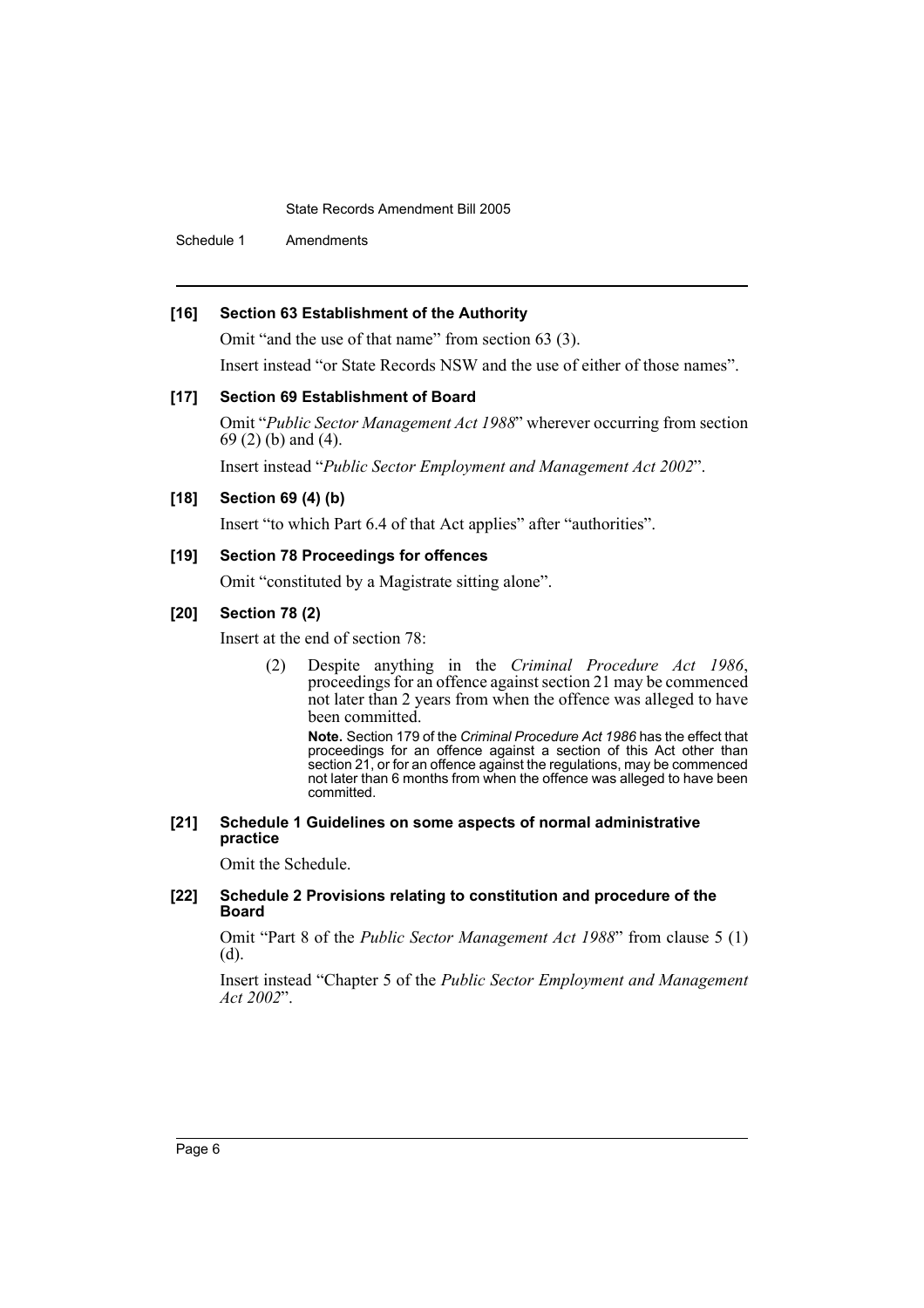Amendments **Schedule 1** and the set of the set of the set of the set of the set of the set of the set of the set of the set of the set of the set of the set of the set of the set of the set of the set of the set of the set

#### **[23] Schedule 3 Savings and transitional provisions**

Insert before clause 1:

# **Part 1 Savings and transitional regulations**

## **1A Regulations**

(1) The regulations may contain provisions of a savings or transitional nature consequent on the enactment of the following Acts:

this Act

*State Records Amendment Act 2005*

- (2) Any such provision may, if the regulations so provide, take effect from the date of assent to the Act concerned or a later date.
- (3) To the extent to which any such provision takes effect from a date that is earlier than the date of its publication in the Gazette, the provision does not operate so as:
	- (a) to affect, in a manner prejudicial to any person (other than the State or an authority of the State), the rights of that person existing before the date of its publication, or
	- (b) to impose liabilities on any person (other than the State or an authority of the State) in respect of anything done or omitted to be done before the date of its publication.

## **Part 2 Provisions consequent on enactment of this Act**

**[24] Schedule 3, clause 10**

Omit the clause.

## **[25] Schedule 3, Part 3**

Insert in appropriate order:

# **Part 3 Provisions consequent on enactment of State Records Amendment Act 2005**

## **11 Meaning of "amending Act"**

In this Part, *amending Act* means the *State Records Amendment Act 2005*.